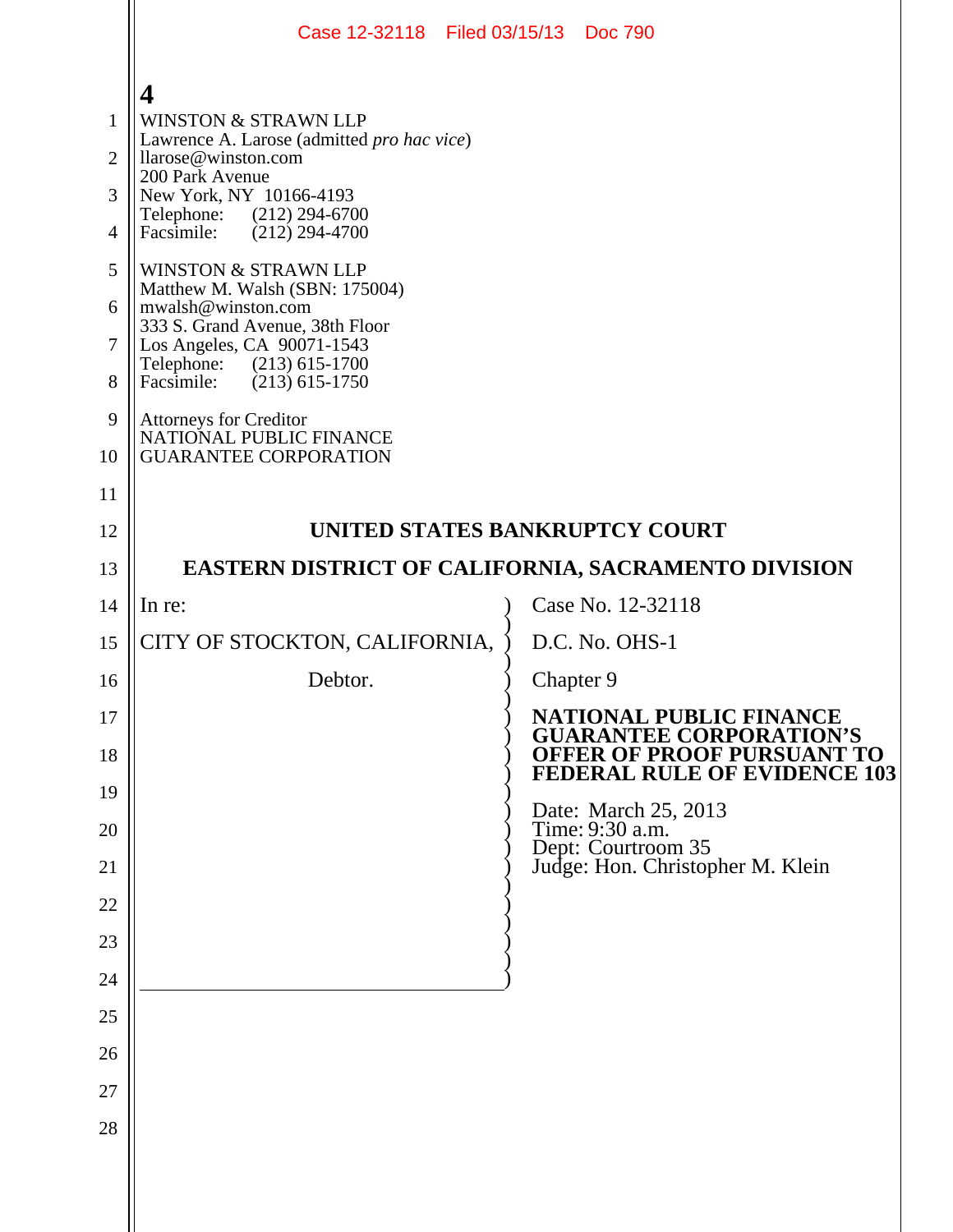## Case 12-32118 Filed 03/15/13 Doc 790

1

Pursuant to the *Stipulation and Scheduling Order Regarding Evidentiary Hearing on Objections to the City's Eligibility for Relief under Chapter 9 of the Bankruptcy Code* [Dkt No. 742], entered on March 11, 2013, National Public Finance Guarantee Corporation ("National"), a creditor and party in interest,<sup>1</sup> hereby submits the following Offer of Proof pursuant to Federal Rule of Evidence 103: the Declaration of Matthew A. Cohn (the "Cohn Declaration"), attached hereto as Exhibit A.

7 8 9 10 11 12 13 14 15 16 17 18 This testimony is important and relevant evidence because (i) it is within the scope of evidence specifically contemplated for consideration in the evidentiary trial on the City of Stockton's (the "City") eligibility by the *Order Granting Joint Motion To Modify Order On Motion For Leave To Introduce Evidence Relating To Neutral Evaluation Process Under California Government Code § 53760.3(Q)* dated November 11, 2012 [Dkt. No. 608]; and (ii) it pertains to the City's obligation to prove that it negotiated in good faith prior to the commencement of its chapter 9 case, which obligation includes, among other things, that the City show it meaningfully negotiated with all creditors. *See In re Ellicott Sch. Bldg. Auth.*, 150 B.R. 261, 266 (Bankr. D. Colo. 1992). If accepted into evidence, this testimony would prove or assist in proving that the City failed to meet its obligation to negotiate in good faith. Not only is this evidence admissible under Fed. R. Evid. 402, but given the brevity of this evidence, admission would not cause undue delay, waste time, or confuse the issues before the Court. *See* Fed. R. Evid. 403.

19 20 21 To the extent the Court desires to hear the evidence set forth in the Cohn Declaration in question-and-answer format as permitted by Fed. R. Evid. 103(c), the expected testimony would be as follows:

Q. Would you please state your full name for the record?

23 24

 $\overline{a}$ 

22

-1-

27 28

<sup>25</sup> 26 1 As detailed in National's Joinder of Creditor National Public Finance Guarantee Corporation to Indenture Trustee's Limited Objection to the Debtor's Emergency Motion for Leave to Introduce Evidence Relating to Neutral Evaluation Process under Government Code Section 53760.3(Q) [Dkt. No. 78], National is a secured creditor and party in interest of the City.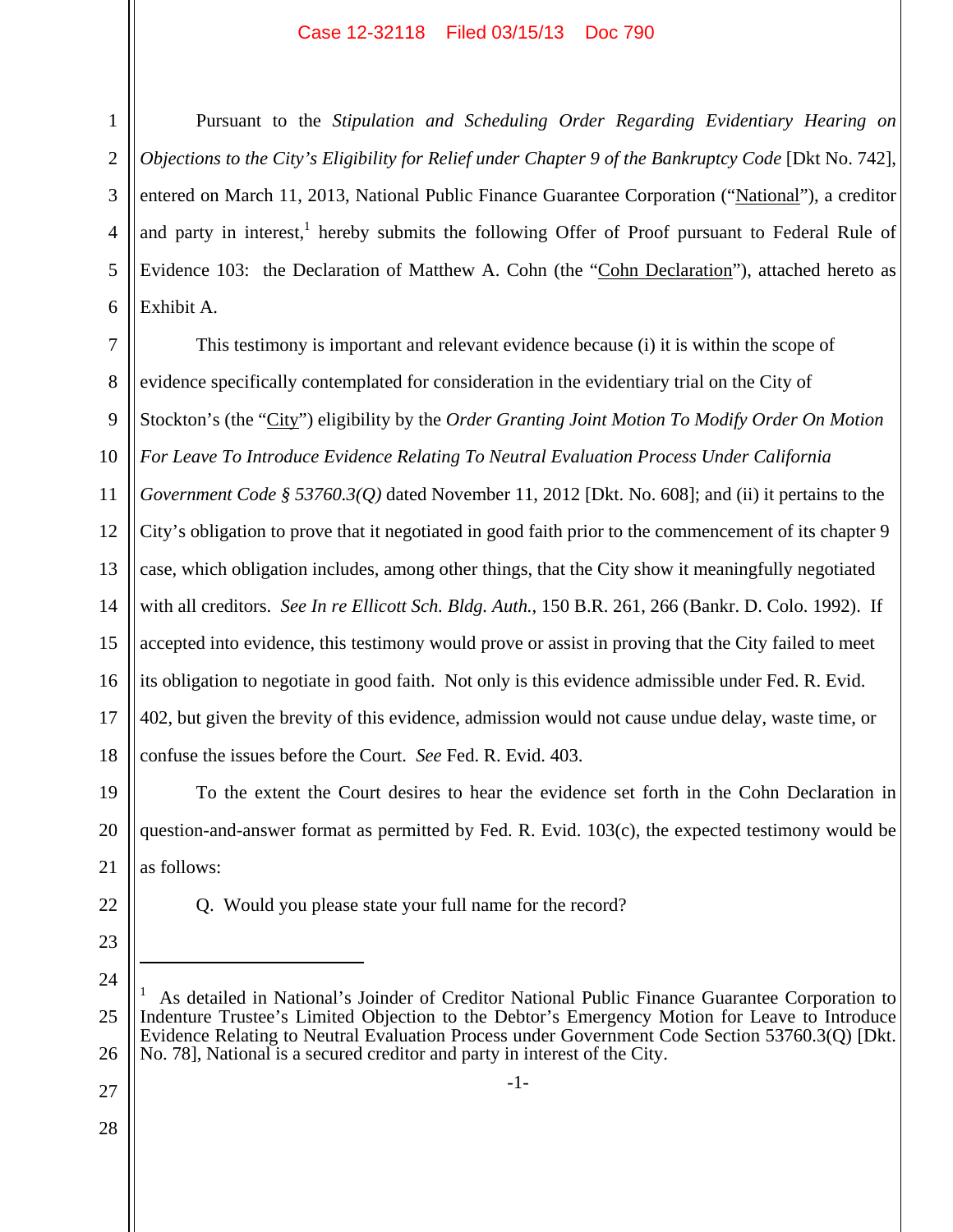|    | Filed 03/15/13<br>Case 12-32118<br><b>Doc 790</b>                                             |  |
|----|-----------------------------------------------------------------------------------------------|--|
|    |                                                                                               |  |
| 1  | A. Matthew A. Cohn                                                                            |  |
| 2  | Q. Where are you employed?                                                                    |  |
| 3  | A. I am Director of Optinuity Alliance Resources, an affiliate of creditor National Public    |  |
| 4  | Finance Guarantee Corporation.                                                                |  |
| 5  | In that capacity, were you involved in the mediation process called by the City of<br>Q.      |  |
| 6  | Stockton, California in 2012 pursuant to the California state statute generally known as "AB  |  |
| 7  | 506?"                                                                                         |  |
| 8  | A. Yes.                                                                                       |  |
| 9  | Tell us about your involvement.<br>Q.                                                         |  |
| 10 | A. Prior to the commencement of the mediation process, I, along with National's counsel       |  |
| 11 | and financial advisors, attended due diligence meetings held by the City of Stockton on April |  |
| 12 | 30 and May 1, 2012 and also participated in certain organizational conference calls.          |  |
| 13 | Q. Did you attend any of the actual AB 506 mediation sessions?                                |  |
| 14 | A. Yes.                                                                                       |  |
| 15 | Q: How many?                                                                                  |  |
| 16 | A: Along with National's counsel and financial advisors, I attended two mediation sessions.   |  |
| 17 | Q: When were those?                                                                           |  |
| 18 | A: On May 15 and 16, 2012.                                                                    |  |
| 19 | Q. [Show Mr. Cohn a copy of the Ask]: Do you recognize this document?                         |  |
| 20 | A: Yes.                                                                                       |  |
| 21 | Q: What is it?                                                                                |  |
| 22 | The City's "Proposals for Modification to Obligations Under AB 506 Process,"<br>A:            |  |
| 23 | colloquially referred to as the City's "Ask."                                                 |  |
| 24 | Q: When did National first receive this from the City?                                        |  |
| 25 | A. On May 7, 2012, the City delivered the Ask to National, its counsel and its financial      |  |
| 26 | advisors.                                                                                     |  |
| 27 | $-2-$                                                                                         |  |
| 28 |                                                                                               |  |
|    |                                                                                               |  |